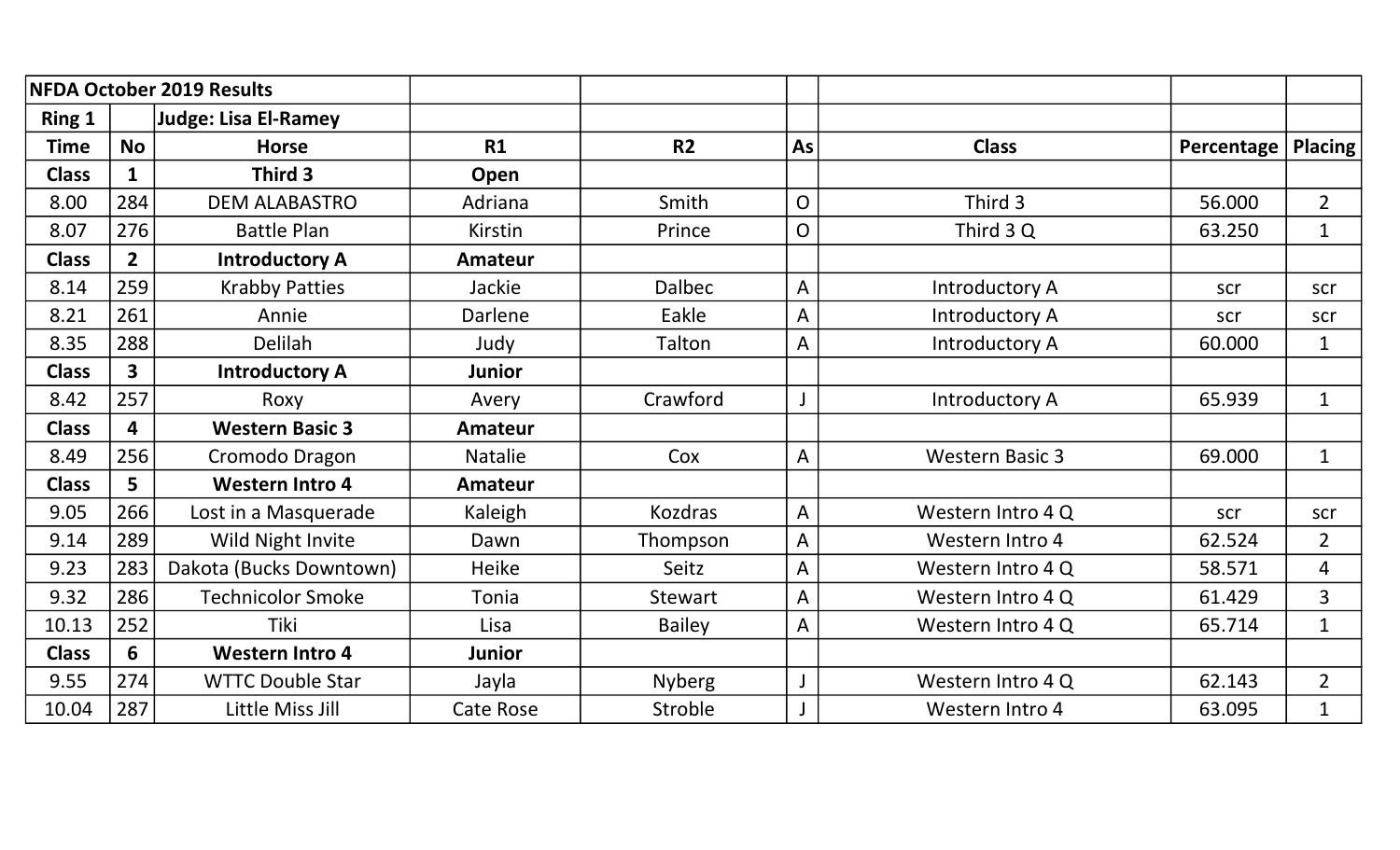| <b>Class</b> | $\overline{7}$ | <b>Training 3</b>                   | <b>Amateur</b>   |              |                         |                                      |        |                |
|--------------|----------------|-------------------------------------|------------------|--------------|-------------------------|--------------------------------------|--------|----------------|
| 8.58         | 290            | And A Nod                           | <b>Barbara</b>   | Turner       | $\mathsf{A}$            | Training 3 (ROT)                     | 64.828 | 3              |
| 10.22        | 262            | Royal Malikka                       | Kristin          | Ersland      | A                       | Training 3                           | 68.965 | $\mathbf{1}$   |
| 10.29        | 254            | <b>Tulach Mhor Dew</b>              | Kathee           | Cook         | A                       | Training 3 Q                         | 60.517 | 5              |
| 10.36        | 285            | Sophia                              | Diana            | Stevens      | A                       | Training 3 Q                         | 62.414 | $\overline{4}$ |
| 10.43        | 271            | Beyond The Seaz                     | Jeanne "Spencer" | <b>Milus</b> | A                       | Training 3 Q                         | 64.828 | $\overline{2}$ |
| <b>Class</b> | 8              | <b>Training 3</b>                   | Open             |              |                         |                                      |        |                |
| 10.50        | 295            | Winchester                          | Suzanne          | Graham       | $\overline{O}$          | Training 3 Q                         | 67.414 | $\mathbf{1}$   |
| <b>Class</b> | 9              | <b>Introductory B</b>               | <b>Amateur</b>   |              |                         |                                      |        |                |
| 10.57        | 263            | <b>Sheza Diversify</b>              | Hope             | Greig        | $\mathsf{A}$            | Introductory B                       | scr    | scr            |
| 11.18        | 268            | <b>Artistic Momentum</b>            | Carol            | Mainwood     | A                       | Introductory B                       | 67.500 | $\mathbf{1}$   |
| 11.25        | 278            | <b>SF Swagger</b>                   | Anne             | Raisner      | A                       | Introductory B Q                     | 65.313 | $\overline{2}$ |
| <b>Class</b> |                | <b>Introductory B</b>               | <b>Junior</b>    |              |                         |                                      |        |                |
| 11.04        | 275            | A Dash of Class                     | Helena           | Perosky      |                         | Introductory B                       | 67.812 | $\mathbf{1}$   |
| 11.11        | 257            | Roxy                                | Avery            | Crawford     | $\overline{\mathsf{J}}$ | Introductory B Q                     | 64.625 | $\overline{2}$ |
| <b>Class</b> | 10             | <b>Training 1</b>                   | <b>Amateur</b>   |              |                         |                                      |        |                |
| 11.32        | 279            | <b>NV Go Weapons Hot</b>            | Cheryl           | Resch        | A                       | Training 1                           | 60.385 | $\mathbf{1}$   |
| <b>Class</b> | 11             | <b>FOSH IJA English Intermediat</b> | <b>Amateur</b>   |              |                         |                                      |        |                |
| 11.39        | 266            | Lost in a Masquerade                | Kaleigh          | Kozdras      | A                       | FOSH IJA English Intermediate Gait E | 55.800 | $\mathbf 1$    |
|              |                |                                     |                  |              |                         |                                      |        |                |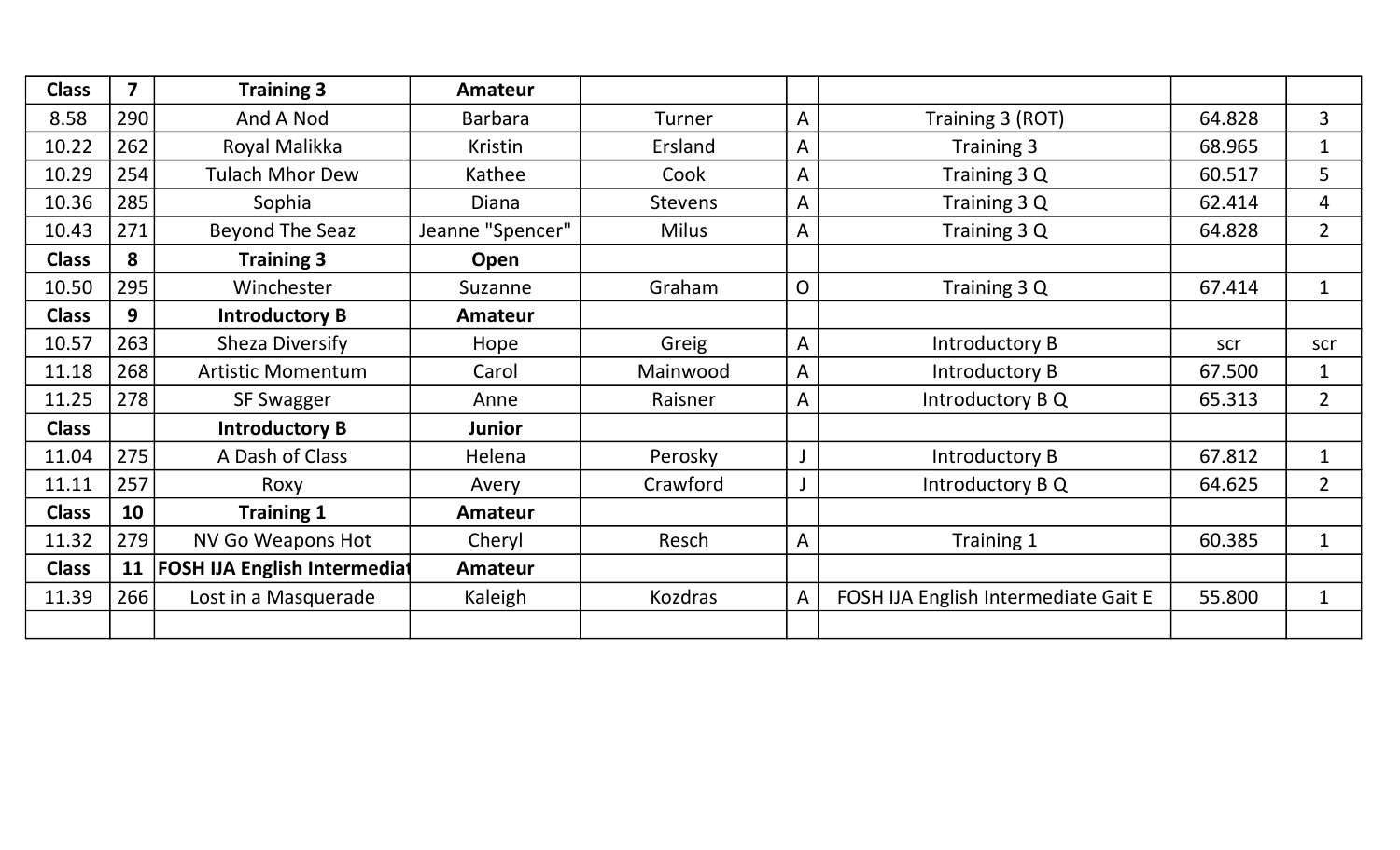| <b>Time</b>  | <b>No</b> | <b>Horse</b>                | <b>R1</b>      | R <sub>2</sub>  | As             | <b>Class</b>           |        |                |
|--------------|-----------|-----------------------------|----------------|-----------------|----------------|------------------------|--------|----------------|
| <b>Class</b> | 12        | <b>Training 2</b>           | <b>Amateur</b> |                 |                |                        |        |                |
| 1.30         | 280       | Winchester                  | Lisa           | Richards        | $\mathsf{A}$   | Training 2             | 63.400 | $\mathbf{1}$   |
| 1.37         | 263       | Sheza Diversify             | Hope           | Greig           | $\mathsf{A}$   | Training 2             | scr    | scr            |
| <b>Class</b> | 13        | <b>Training 3</b>           | <b>Junior</b>  |                 |                |                        |        |                |
| 1.44         | 281       | <b>Aslan Is Onthemove</b>   | <b>Bonnie</b>  | Price           | $\mathsf{J}$   | Training 3             | 64.700 | 4              |
| 1.51         | 292       | Reminisce                   | Catrina        | Willison        | $\mathsf J$    | Training 3 Q           | 65.172 | $\overline{3}$ |
| 1.58         | 282       | Abbey                       | Eilish         | Rooney          | $\bigcup$      | Training 3 Q           | 68.793 | $\mathbf{1}$   |
| 2.05         | 269       | Primera SF                  | Hugh           | <b>Milus</b>    | J              | Training 3 Q           | 66.207 | $\overline{2}$ |
| <b>Class</b> | 15        | <b>Introductory C</b>       | <b>Amateur</b> |                 |                |                        |        |                |
| 2.12         | 268       | <b>Artistic Momentum</b>    | Carol          | Mainwood        | $\overline{A}$ | Introductory C         | scr    | scr            |
| 2.19         | 251       | <b>Bend There Done That</b> | Cindy          | Ast             | $\overline{A}$ | Introductory C         | scr    | scr            |
| <b>Class</b> | 16        | Western Level 1 - 4 Q       | <b>Junior</b>  |                 |                |                        |        |                |
| 2.26         | 291       | Olenas Smokin Jet           | Hannah         | <b>Walters</b>  | $\mathsf{J}$   | Western Level 1 - 4 Q  | 55.385 | $\mathbf{1}$   |
| <b>Class</b> | 17        | First 2                     | <b>Amateur</b> |                 |                |                        |        |                |
| 2.35         | 260       | Isabella                    | Kristen        | <b>DiFranco</b> | $\overline{A}$ | First 2                | elim   | elim           |
| <b>Class</b> | 18        | First 2                     | <b>Junior</b>  |                 |                |                        |        |                |
| 2.42         | 281       | Aslan Is Onthemove          | <b>Bonnie</b>  | Price           | J              | First 2                | 65.786 | $\mathbf{1}$   |
| <b>Class</b> | 19        | <b>Western Basic 4 Q</b>    | <b>Amateur</b> |                 |                |                        |        |                |
| 2.49         | 256       | Cromodo Dragon              | <b>Natalie</b> | Cox             | $\overline{A}$ | Western Basic 4 Q      | 69.400 | $\mathbf{1}$   |
| 2.58         | 255       | <b>ACE</b>                  | Denise         | Cox             | $\overline{A}$ | Western Basic 4 Q      | 59.800 | $\overline{2}$ |
| 3.16         | 289       | Wild Night Invite           | Dawn           | Thompson        | $\overline{A}$ | <b>Western Basic 4</b> | scr    | scr            |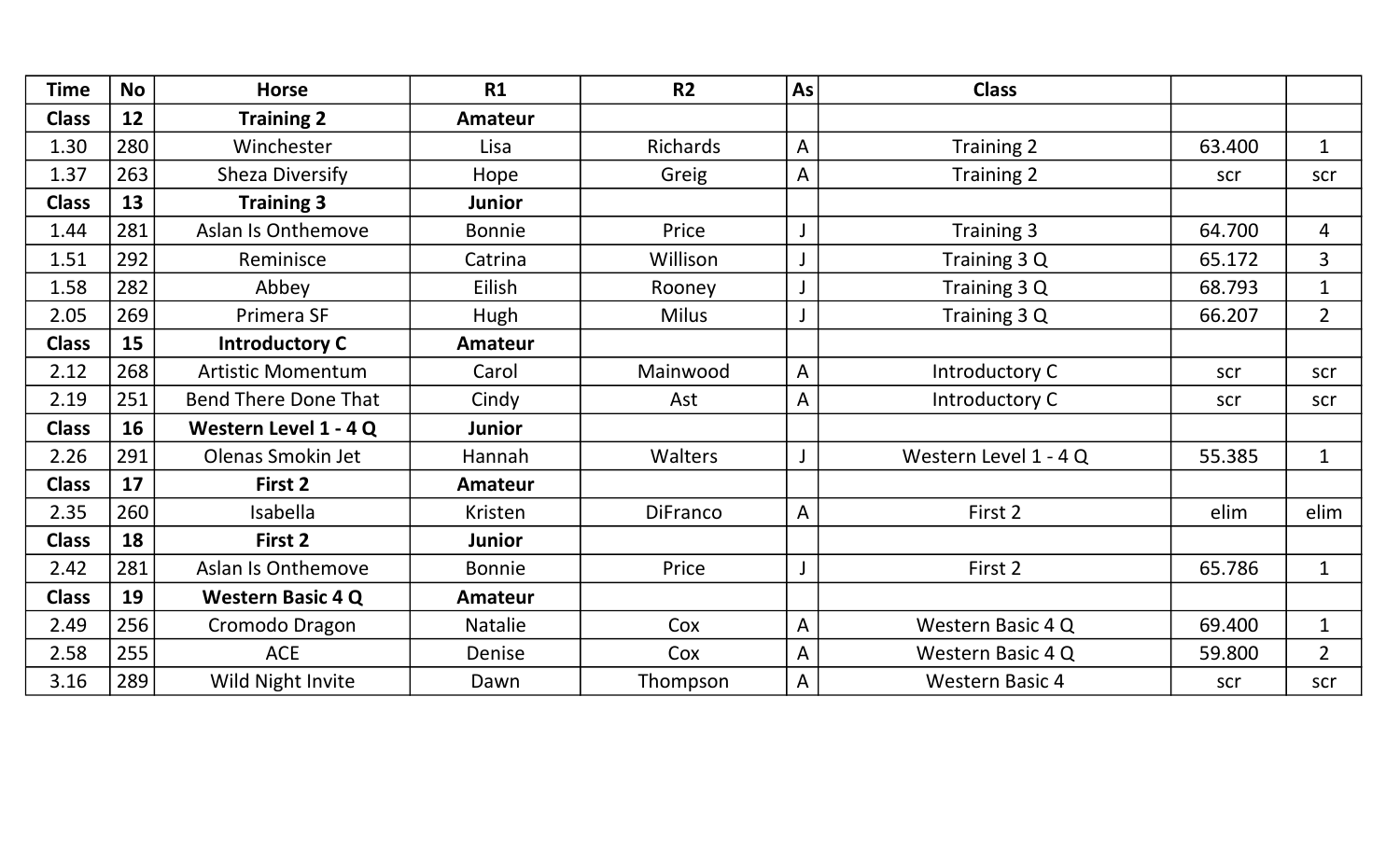| <b>Class</b>  | 20        | <b>Western Basic 4</b>              | <b>Junior</b>    |                |                |                                      |        |                |
|---------------|-----------|-------------------------------------|------------------|----------------|----------------|--------------------------------------|--------|----------------|
| 3.07          | 258       | Briga San                           | Aaliagh          | Cutting        | $\mathsf{J}$   | Western Basic 4 Q                    | 64.800 | $\mathbf{1}$   |
| <b>Class</b>  | 21        | <b>Western Intro 1</b>              | Amateur          |                |                |                                      |        |                |
| 3.39          | 252       | <b>Tiki</b>                         | Lisa             | <b>Bailey</b>  | A              | Western Intro 1                      | scr    | scr            |
| 3.48          | 266       | Lost in a Masquerade                | Kaleigh          | <b>Kozdras</b> | $\mathsf{A}$   | Western Intro 1                      | scr    | scr            |
| <b>Class</b>  | 22        | <b>Suitability - Walk - Trot</b>    | Open             |                |                |                                      |        |                |
| 3.57          | 277       | <b>Scout's Honor</b>                | Kirstin          | Prince         | $\mathsf{O}$   | Suitability - Walk - Trot            | scr    | scr            |
| <b>Class</b>  | 23        | First 3 Q                           | <b>Junior</b>    |                |                |                                      |        |                |
| 4.11          | 292       | Reminisce                           | Catrina          | Willison       | J              | First 3Q                             | 62.639 | $\mathbf{1}$   |
| <b>Class</b>  | 24        | Suitability - Walk - Trot - Can     | <b>Junior</b>    |                |                |                                      |        |                |
| 4.18          | 273       | <b>Beyond The Seaz</b>              | <b>Keelin</b>    | <b>Milus</b>   |                | Suitability - Walk - Trot - Canter   | 67.500 | $\mathbf{1}$   |
|               |           |                                     |                  |                |                |                                      |        |                |
| <b>Ring 2</b> |           | Judge: Jessica McTaggart (r)        |                  |                |                |                                      |        |                |
|               |           |                                     |                  |                |                |                                      |        |                |
| <b>Time</b>   | <b>No</b> | <b>Horse</b>                        | R1               | <b>R2</b>      | As             | <b>Class</b>                         |        |                |
| <b>Class</b>  | 25        | <b>Western Intro 3</b>              | <b>Amateur</b>   |                |                |                                      |        |                |
| 8.00          | 283       | Dakota (Bucks Downtown)             | <b>Heike</b>     | Seitz          | $\overline{A}$ | Western Intro 3                      | 66.250 | $\mathbf{1}$   |
| 8.09          | 286       | <b>Technicolor Smoke</b>            | Tonia            | Stewart        | A              | Western Intro 3                      | 61.500 | $\overline{2}$ |
| <b>Class</b>  | 26        | <b>Western Intro 3</b>              | <b>Junior</b>    |                |                |                                      |        |                |
| 8.18          | 274       | <b>WTTC Double Star</b>             | Jayla            | <b>Nyberg</b>  | $\mathsf J$    | Western Intro 3                      | 63.750 | $\overline{2}$ |
| 8.27          | 287       | Little Miss Jill                    | <b>Cate Rose</b> | Stroble        |                | Western Intro 3                      | 64.250 | $\mathbf{1}$   |
| <b>Class</b>  | 27        | <b>FOSH IJA English Intermediat</b> | Amateur          |                |                |                                      |        |                |
| 8.36          | 266       | Lost in a Masquerade                | Kaleigh          | <b>Kozdras</b> | A              | FOSH IJA English Intermediate Gait D | scr    | scr            |
| <b>Class</b>  | 29        | First 1                             | <b>Amateur</b>   |                |                |                                      |        |                |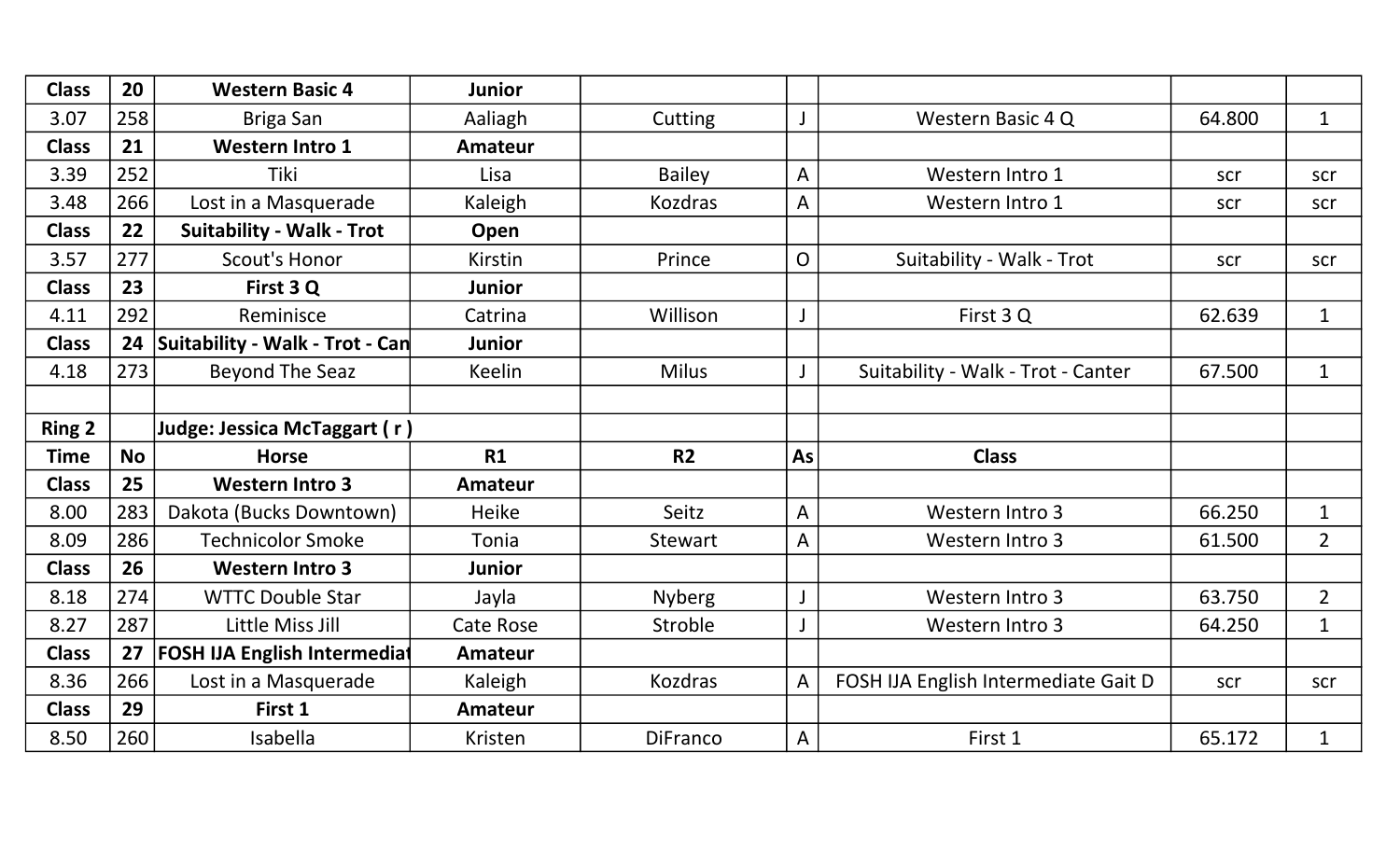| <b>Class</b> | 30  | First 3 Q                     | Open             |                 |                |                             |        |                |
|--------------|-----|-------------------------------|------------------|-----------------|----------------|-----------------------------|--------|----------------|
| 8.57         | 253 | Magnum's Guardian             | Pat              | <b>Broekema</b> | $\overline{O}$ | First 3 Q                   | 59.028 | $\mathbf{1}$   |
| <b>Class</b> | 31  | First 3                       | <b>Amateur</b>   |                 |                |                             |        |                |
| 9.04         | 262 | Royal Malikka                 | Kristin          | Ersland         | A              | First 3                     | 70.417 | $\mathbf{1}$   |
| <b>Class</b> | 32  | <b>Introductory B</b>         | <b>Amateur</b>   |                 |                |                             |        |                |
| 9.11         | 259 | <b>Krabby Patties</b>         | Jackie           | <b>Dalbec</b>   | $\overline{A}$ | Introductory B              | scr    | scr            |
| 9.18         | 261 | Annie                         | Darlene          | Eakle           | $\overline{A}$ | Introductory B              | scr    | scr            |
| 9.32         | 288 | <b>Delilah</b>                | Judy             | Talton          | A              | Introductory B              | 54.375 | 3              |
| 9.39         | 268 | <b>Artistic Momentum</b>      | Carol            | Mainwood        | A              | Introductory B              | 67.500 | $\mathbf{1}$   |
| 9.46         | 278 | <b>SF Swagger</b>             | Anne             | Raisner         | $\overline{A}$ | Introductory B Q            | 63.125 | $\overline{2}$ |
| <b>Class</b> | 33  | Western Level 1 - 3           | <b>Junior</b>    |                 |                |                             |        |                |
| 10.14        | 291 | Olenas Smokin Jet             | Hannah           | <b>Walters</b>  |                | Western Level 1 - 3         | 62.963 | $\mathbf{1}$   |
| <b>Class</b> | 34  | <b>Western Basic 4</b>        | <b>Amateur</b>   |                 |                |                             |        |                |
| 10.23        | 256 | Cromodo Dragon                | <b>Natalie</b>   | Cox             | A              | Western Basic 4 Q           | 66.400 | $\mathbf{1}$   |
| 10.32        | 255 | <b>ACE</b>                    | Denise           | Cox             | A              | Western Basic 4 Q           | 61.600 | $\overline{3}$ |
| 10.50        | 289 | Wild Night Invite             | Dawn             | Thompson        | $\overline{A}$ | <b>Western Basic 4</b>      | 62.200 | $\overline{2}$ |
| <b>Class</b> | 35  | <b>Western Basic 4</b>        | <b>Junior</b>    |                 |                |                             |        |                |
| 10.41        | 258 | Briga San                     | Aaliagh          | Cutting         |                | Western Basic 4 Q           | 61.800 | $\mathbf{1}$   |
| <b>Class</b> | 36  | Freestyle - Western - Intro   | <b>Junior</b>    |                 |                |                             |        |                |
| 12.00        | 287 | Little Miss Jill              | <b>Cate Rose</b> | Stroble         |                | Freestyle - Western - Intro | 64.821 | $\mathbf{1}$   |
| 12.10        | 258 | Briga San                     | Aaliagh          | Cutting         |                | Freestyle - Western - Intro | 64.286 | $\overline{2}$ |
| <b>Class</b> | 37  | <b>Freestyle - Training Q</b> | <b>Amateur</b>   |                 |                |                             |        |                |
| 12.20        | 254 | <b>Tulach Mhor Dew</b>        | Kathee           | Cook            | $\overline{A}$ | Freestyle - Training Q      | 68.667 | $\mathbf{1}$   |
|              |     |                               |                  |                 |                |                             |        |                |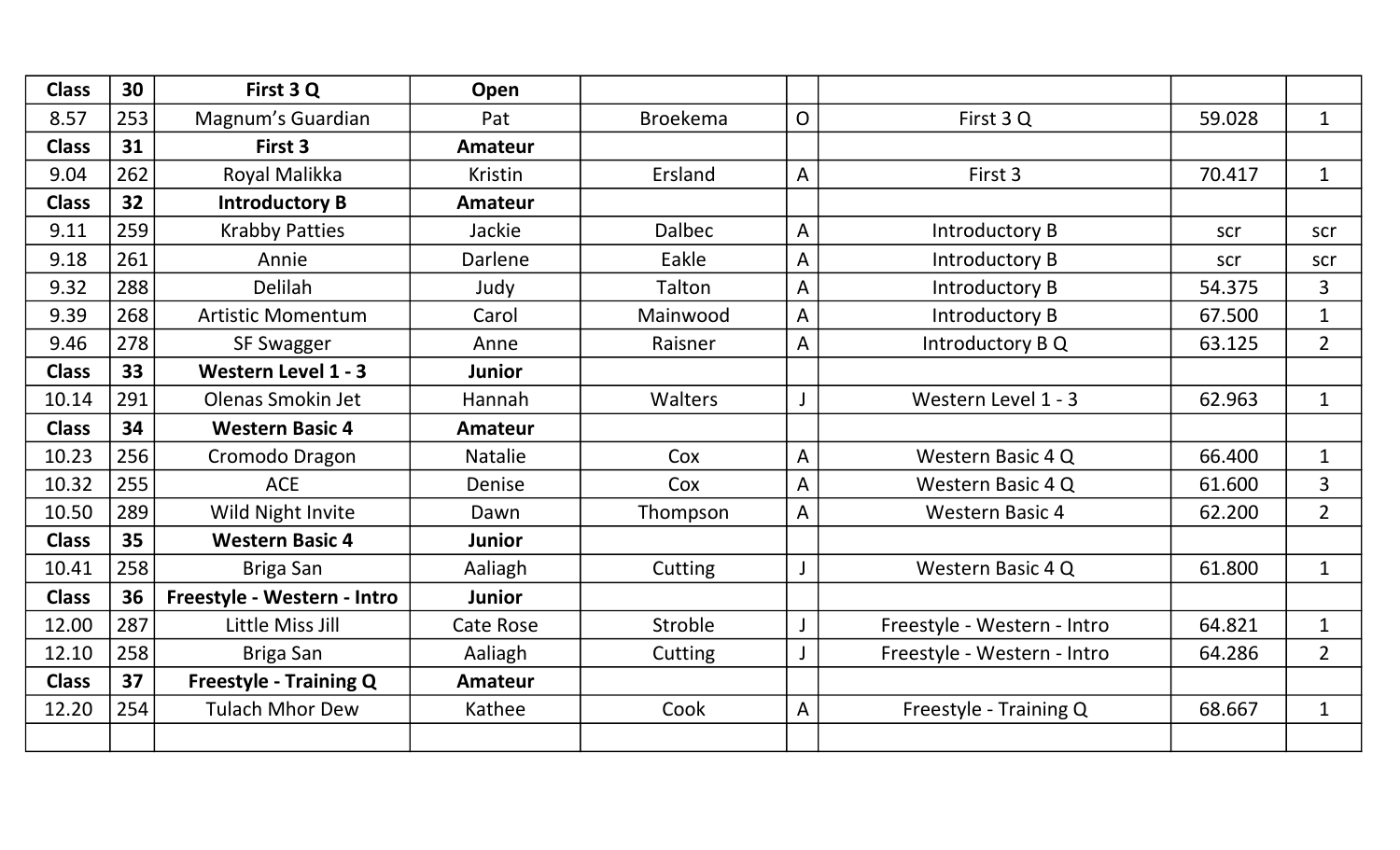| <b>Time</b>  | <b>No</b> | <b>Horse</b>                 | R1               | <b>R2</b>              | As             | <b>Class</b>          |        |                |
|--------------|-----------|------------------------------|------------------|------------------------|----------------|-----------------------|--------|----------------|
| <b>Class</b> | 39        | <b>Suitability - In Hand</b> | A/O              |                        |                |                       |        |                |
| 1.30         | 265       | <b>MAXIMUS TBF</b>           | <b>KATE</b>      | <b>JOHNSON-BERGMAN</b> | $\overline{A}$ | Suitability - In Hand | 72.900 | $\mathbf{1}$   |
| 1.37         | 272       | E.L. Chieftain               | Jeanne "Spencer" | <b>Milus</b>           | $\overline{A}$ | Suitability - In Hand | 70.025 | $\overline{2}$ |
| 1.44         | 277       | <b>Scout's Honor</b>         | Kirstin          | Prince                 | $\overline{O}$ | Suitability - In Hand | 43.375 | 3              |
| <b>Class</b> | 40        | <b>Western Intro 4</b>       | <b>Amateur</b>   |                        |                |                       |        |                |
| 1.58         | 289       | Wild Night Invite            | Dawn             | Thompson               | $\mathsf{A}$   | Western Intro 4       | 64.048 | $\overline{4}$ |
| 2.07         | 283       | Dakota (Bucks Downtown)      | <b>Heike</b>     | Seitz                  | $\overline{A}$ | Western Intro 4 Q     | 65.952 | $\overline{2}$ |
| 2.16         | 286       | <b>Technicolor Smoke</b>     | Tonia            | <b>Stewart</b>         | $\overline{A}$ | Western Intro 4 Q     | 66.905 | $\mathbf{1}$   |
| 2.34         | 252       | Tiki                         | Lisa             | <b>Bailey</b>          | $\overline{A}$ | Western Intro 4 Q     | 65.952 | $\mathbf{3}$   |
| 2.43         | 266       | Lost in a Masquerade         | Kaleigh          | <b>Kozdras</b>         | $\overline{A}$ | Western Intro 4 Q     | 56.905 | 5              |
| <b>Class</b> | 41        | <b>Western Intro 4</b>       | <b>Junior</b>    |                        |                |                       |        |                |
| 2.25         | 274       | <b>WTTC Double Star</b>      | Jayla            | <b>Nyberg</b>          | J              | Western Intro 4 Q     | 63.095 | $\mathbf{1}$   |
| <b>Class</b> | 42        | <b>Training 3</b>            | <b>Amateur</b>   |                        |                |                       |        |                |
| 8.43         | 270       | Primera SF                   | Jeanne "Spencer" | <b>Milus</b>           | $\overline{A}$ | Training 3 Q (ROT)    | 67.759 | $\mathbf{1}$   |
| 2.52         | 263       | <b>Sheza Diversify</b>       | Hope             | Greig                  | $\overline{A}$ | Training 3            | scr    | scr            |
| 2.59         | 254       | <b>Tulach Mhor Dew</b>       | Kathee           | Cook                   | $\overline{A}$ | Training 3 Q          | 61.897 | $\overline{2}$ |
| 3.06         | 285       | Sophia                       | <b>Diana</b>     | <b>Stevens</b>         | $\overline{A}$ | Training 3 Q          | scr    | scr            |
| <b>Class</b> | 43        | <b>Training 3 Q</b>          | <b>Junior</b>    |                        |                |                       |        |                |
| 3.13         | 292       | Reminisce                    | Catrina          | Willison               | J              | Training 3 Q          | 65.172 | $\mathbf{1}$   |
| <b>Class</b> | 44        | <b>Training 1</b>            | Junior           |                        |                |                       |        |                |
| 3.20         | 269       | Primera SF                   | Hugh             | <b>Milus</b>           | J              | Training 1            | 63.462 | $\overline{2}$ |
| 3.41         | 282       | Abbey                        | Eilish           | Rooney                 | $\mathsf J$    | Training 1            | 62.500 | $\overline{3}$ |
| 3.48         | 275       | A Dash of Class              | Helena           | Perosky                |                | Training 1            | 65.192 | $\mathbf{1}$   |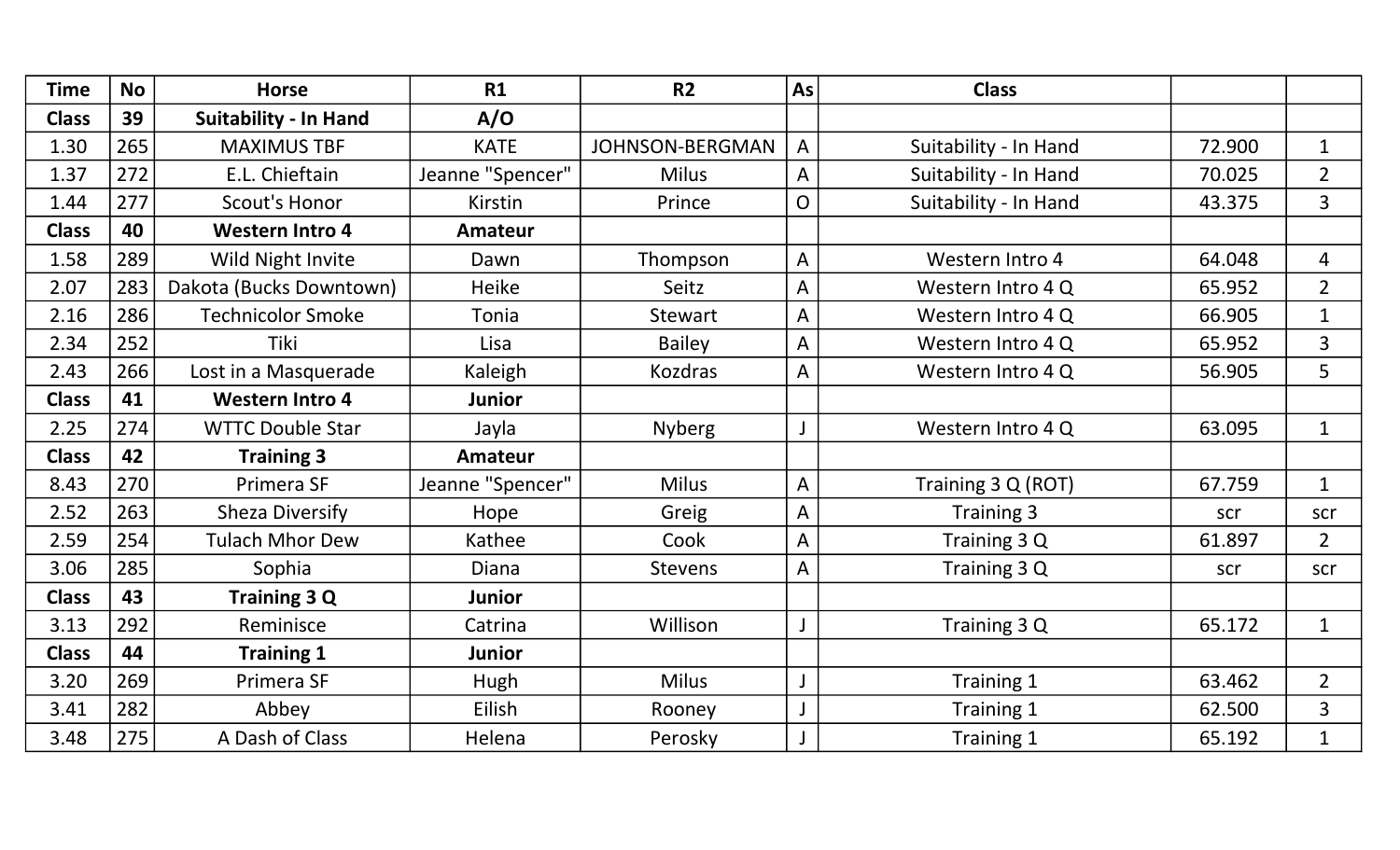| <b>Class</b> | 45  | <b>Training 1</b>           | Amateur          |                |                |                       |        |                |
|--------------|-----|-----------------------------|------------------|----------------|----------------|-----------------------|--------|----------------|
| 9.53         | 270 | Primera SF                  | Jeanne "Spencer" | <b>Milus</b>   | A              | Training 1 (ROT)      | 70.385 | $\overline{2}$ |
| 3.55         | 271 | Beyond The Seaz             | Jeanne "Spencer" | <b>Milus</b>   | A              | Training 1            | 70.577 |                |
| 4.02         | 251 | <b>Bend There Done That</b> | Cindy            | Ast            | A              | Training 1            | scr    | scr            |
| 4.09         | 263 | Sheza Diversify             | Hope             | Greig          | $\overline{A}$ | Training 1            | scr    | scr            |
| 4.16         | 279 | <b>NV Go Weapons Hot</b>    | Cheryl           | Resch          | $\mathsf{A}$   | Training 1            | 62.308 | 3              |
| <b>Class</b> | 46  | Western Level 1 - 4 Q       | <b>Junior</b>    |                |                |                       |        |                |
| 4.23         | 291 | Olenas Smokin Jet           | Hannah           | <b>Walters</b> |                | Western Level 1 - 4 Q | 56.538 |                |
| <b>Class</b> | 47  | First 3                     | <b>Junior</b>    |                |                |                       |        |                |
| 4.32         | 281 | Aslan Is Onthemove          | Bonnie           | Price          |                | First 3               | 63.611 |                |
| 4.39         | 292 | Reminisce                   | Catrina          | Willison       |                | First 3 Q             | elim   | elim           |